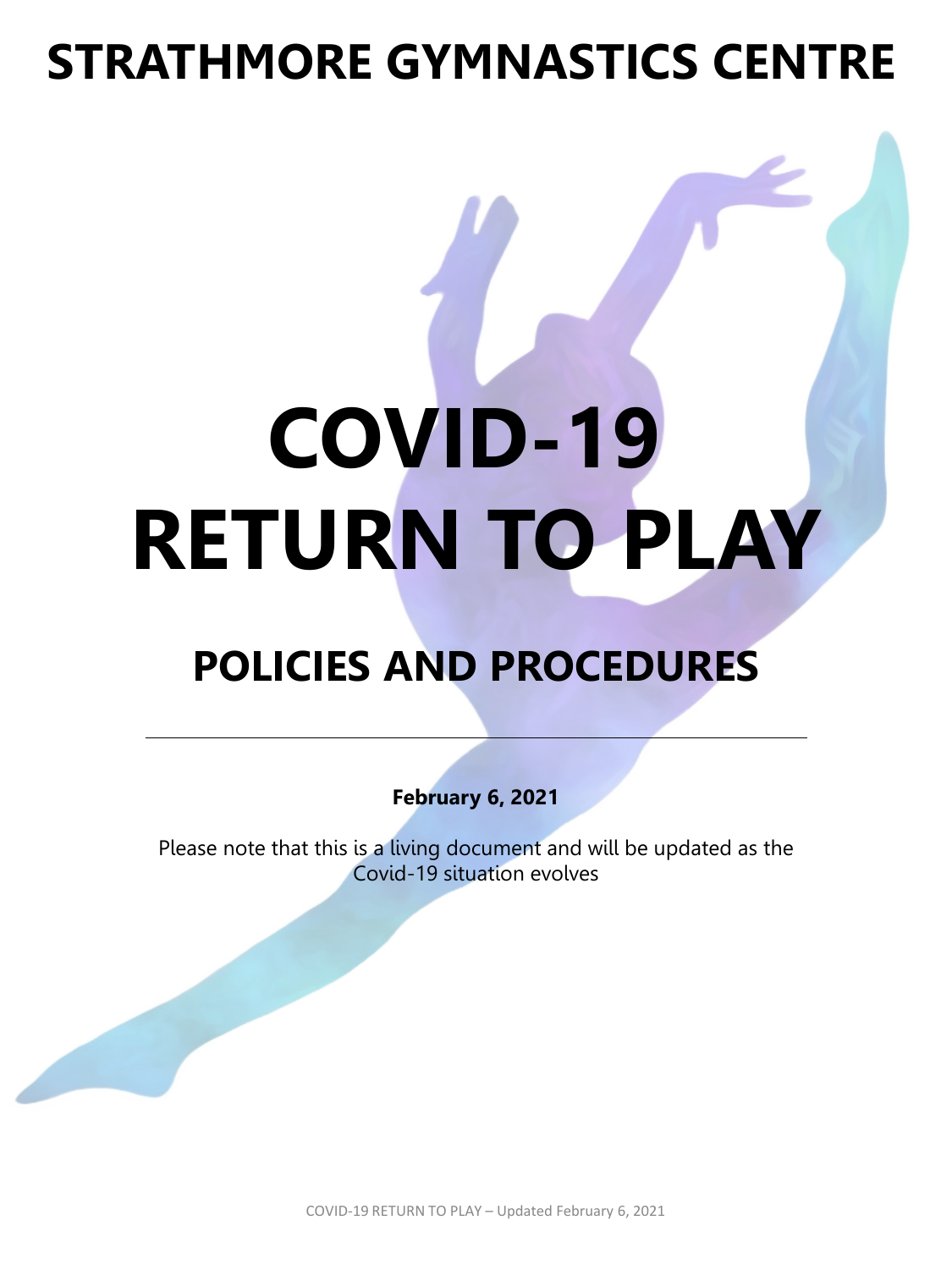#### **For the sake of having all of the most current information easily viewable, we will add it to the front of the document. However, please read the rest of the document to refresh, as it has been quite some time since we have been in the gym!**

The "Path Forward" is a plan by the Alberta Government to gradually ease COVID-19 restrictions. The following information has been taken from the alberta.ca website regarding STEP 1:

Mandatory restrictions - Provincewide - Effective Feb. 8

**\_\_\_\_\_\_\_\_\_\_\_\_\_\_\_\_\_\_\_\_\_\_\_\_\_\_\_\_\_\_\_\_\_\_\_\_\_\_\_\_\_\_\_\_\_\_\_\_\_\_\_\_\_\_\_\_\_\_\_\_**

All participants must be 18 years old or younger, except coaches or trainers.

#### **School and team sport activities**

Children and youth will be allowed to participate in limited school and team sport activities.

•Lessons, practices and conditioning activities are allowed for indoor and outdoor, teambased, minor sports/activities and school athletics.

•Games are not allowed.

•Maximum of 10 total individuals, including all coaches, trainers, and participants.

•Physical distancing must be maintained between participants at all times:

- 3-metres physical distance for indoor activities
- 2-metres physical distance for outdoor activities
- coaches or trainers may enter physical distancing space for brief interactions with participants (for example, to correct form or technique)

•Participants must be masked at all times, except during the training activity. Coaches and trainers must remain masked at all times.

•Access to change rooms must be limited, including accelerated arrival and departure, emergencies (for example, first aid) and washroom use.

For more information please visit [Stronger public health measures | Alberta.ca](https://www.alberta.ca/enhanced-public-health-measures.aspx#businessrestrictions)

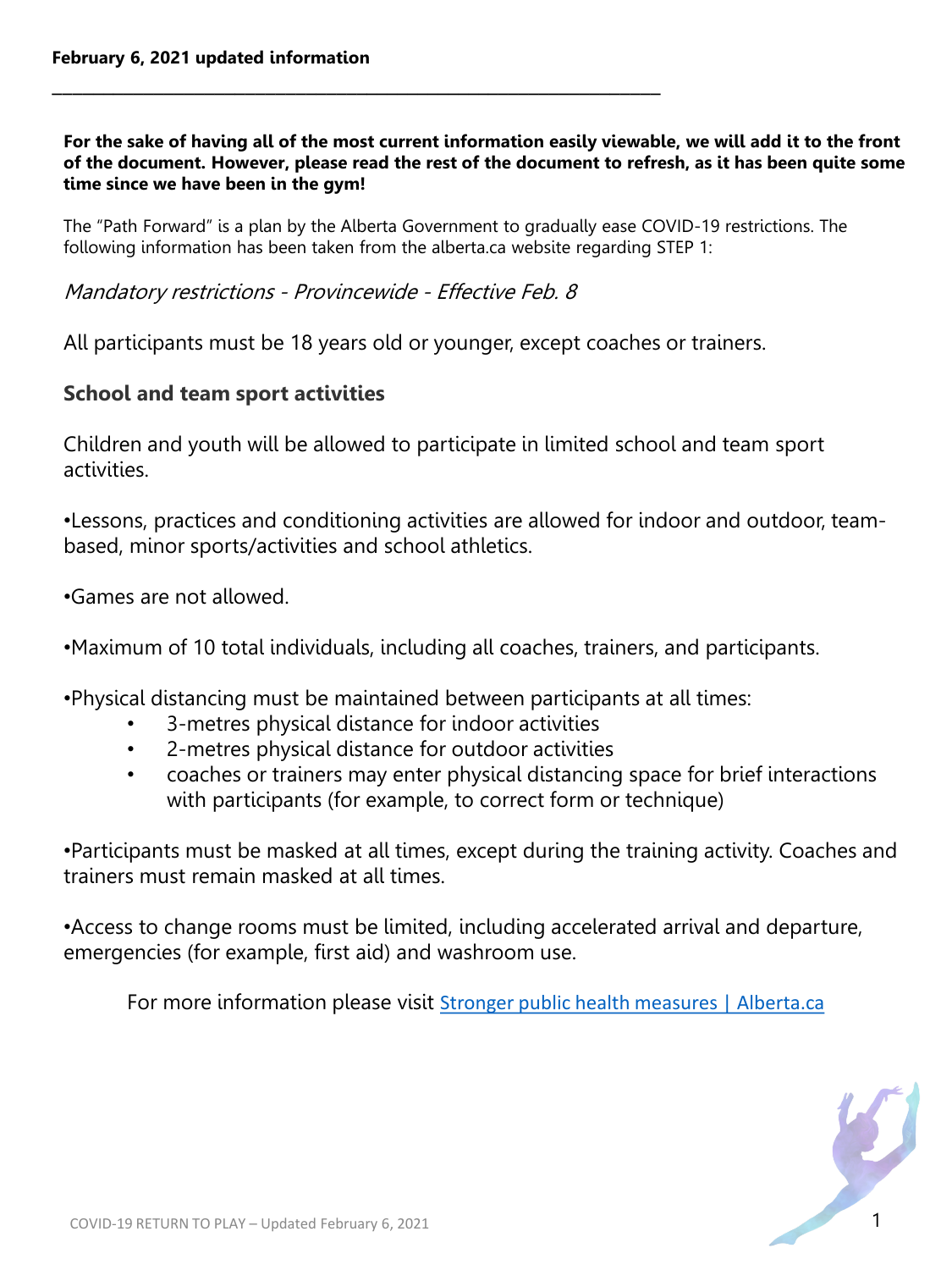#### **The following is information provided by the Alberta Gymnastics Federation regarding how this plan pertains to gymnastics.**

Guidelines for Step 1:

- One-on-one or one-on-one household training is allowed in the facility provided:
	- o Household training consists of one coach per group of siblings.
	- $\circ$  Each coach and athlete remain 3 metres/10 feet away from all other coach and athlete pairs at all times, including in entryways and exits.
	- $\circ$  Each coach can only interact with their athlete, and each athlete can only interact with their own coach.
	- o No interaction between the pairs of coach/athlete allowed.
	- o No 'cycling through' multiple trainers as in circuit training.
	- o No spotting allowed.
- Coaches must remain masked during the session.
- Athletes are not required to wear a mask while training however, they must wear one when not training in all common areas.
- No in-person viewing is allowed unless it is to apply the rule of two.
	- $\circ$  The Rule of Two must be maintained for all training sessions. Another adult, certified coach or parent/guardian, must be within earshot and eyesight of the training while maintaining the 3 metre distance and wearing a mask at all times.
- K-12 schools, post-secondary institutions and home-schooled curriculum-related educational activities are allowed.
- All training must be done through registered participants only, no drop-ins allowed.
- It is highly recommended that you return to an electronic or paper [Daily Checklist](https://abgym.us18.list-manage.com/track/click?u=dd3282bc9b2febd95da6344e4&id=5cc77dd657&e=3742b85740) for anyone entering your facility during this step.
- All other COVID related guidelines must be followed. *(Please refer to the rest of this document)*

#### **Thank you for your patience and cooperation as we take the steps required to get back to what we love!**

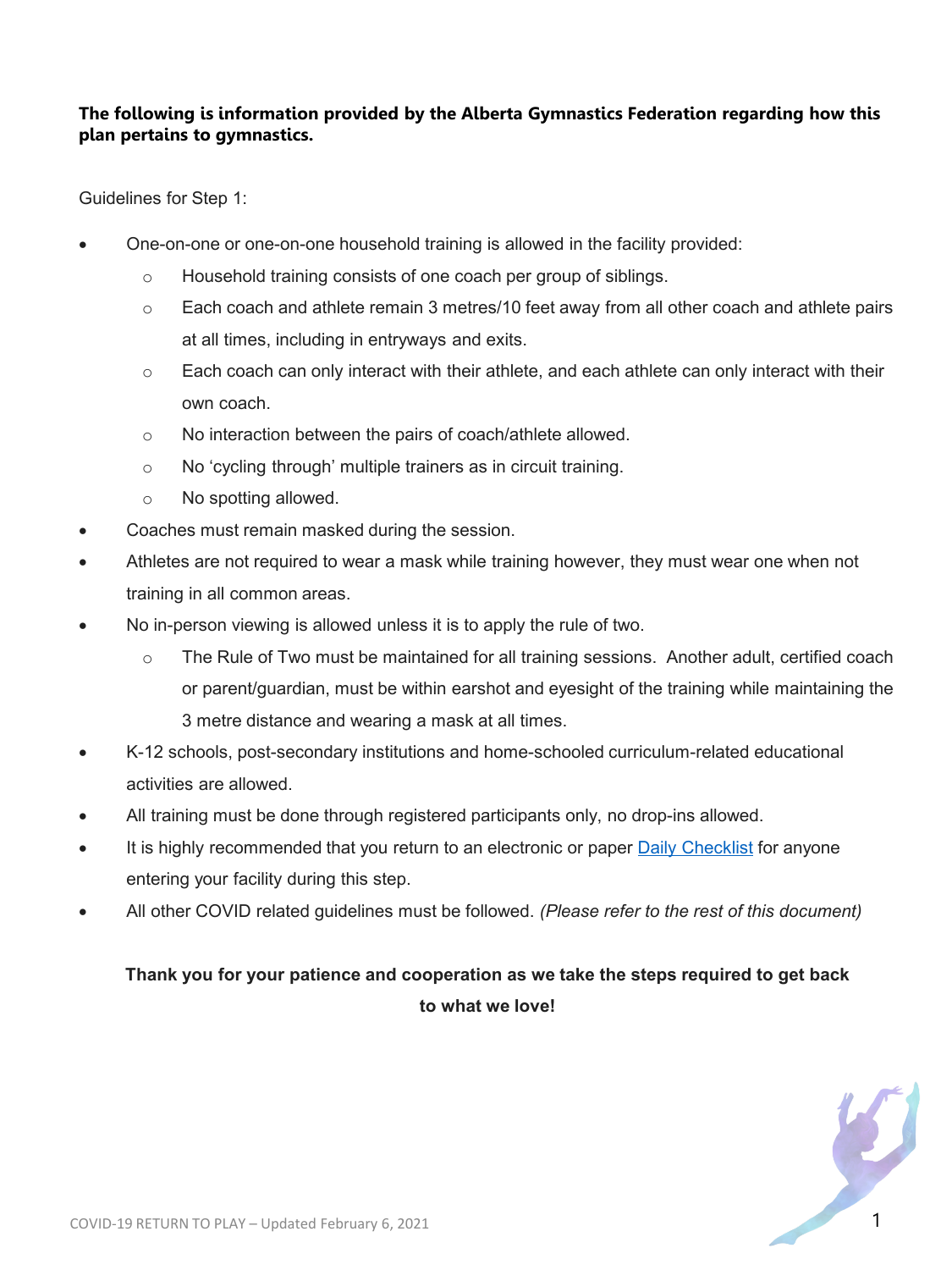#### **PARTICIPANT EXPECTATIONS**

- $\triangleright$  Participants must wash/sanitize their hands and feet before and after class. Sanitizer is available in between events, and on entrance and exit to the gym area as well. Clean grippy socks are permitted.
- $\triangleright$  Participants will have their temperature taken upon arrival

**\_\_\_\_\_\_\_\_\_\_\_\_\_\_\_\_\_\_\_\_\_\_\_\_\_\_\_\_\_\_\_\_\_\_\_\_\_\_\_\_\_\_\_\_\_\_\_\_\_\_\_\_\_\_\_\_\_\_\_\_**

 It is mandatory for participants to follow staff instruction at all times. **PLEASE DO NOT REGISTER YOUR CHILD FOR CLASSES AT THIS TIME IF THEY MAY HAVE TROUBLE DOING THIS!** If a child repeatedly has trouble following directions, they will not be permitted to finish the session. The \$ amount for the remaining classes in the session will be credited to your account for later use, when restrictions relax, or to be used towards private instruction. REFUNDS WILL NOT BE GIVEN IN THIS CASE!

#### **WAIVERS AND HEALTH SCREENING QUESTIONNAIRES:**

- Until notified otherwise, we will be requiring our **health screening questionnaire** to be filled out BEFORE ATTENDING EACH ACTIVITY. This can be done **HERE**,
- AS WELL SGC must have a **CURRENT signed WAIVER inc PIPA and COVID form** on file before participating in any activities. This only needs to be done once a year, unless information changes. It does not have to be completed before each activity. These are now completed online **– CLICK HERE**

#### **PARENT EXPECTATIONS**

- $\triangleright$  Please discuss with your child the importance of listening to their coach!
- $\triangleright$  All class fees are to be paid before commencement. Fees are currently paid online using a credit card, or by e-transfer to [strathmoregymnastics@gmail.com](mailto:strathmoregymnastics@gmail.com)

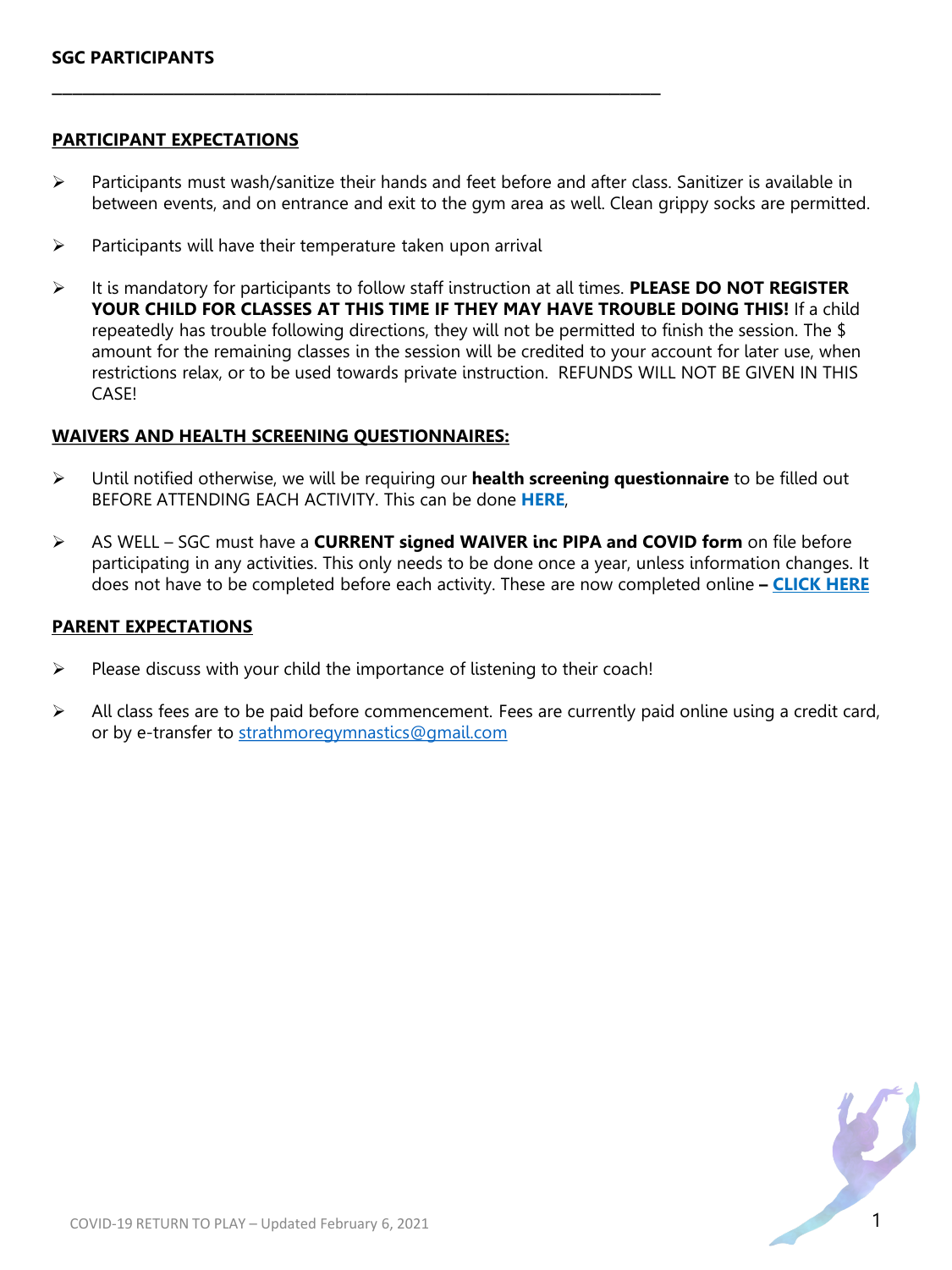#### **STAFF EXPECTATIONS**

- $\triangleright$  Staff will clean the facility thoroughly after each cohort leaves. In addition, any props/individual mats/etc will be wiped down between groups if there is more than one group in the facility at a time. High touch surfaces such as bathrooms, doorknobs etc will be wiped down throughout the day.
- Staff will be required to wear a mask **when spotting**, **or when physical distancing is not possible**, and sanitize before and after each athlete.
- $\triangleright$  Staff will be expected to complete the daily health screening, and will not attend SGC if they are showing any signs/symptoms of illness. They will be encouraged to contact AHS to determine whether or not they should get a COVID-19 test.

#### **SIGNS OF ILLNESS**

- $\triangleright$  Participants and/or family members exhibiting any symptoms of illness are not permitted in the facility.
- $\triangleright$  Participants or family members that have travelled outside of Canada within the past 14 days are not permitted in the facility
- $\triangleright$  Should a participant begin showing symptoms of illness while attending the facility, they will be separated from the rest of the participants and parent's will be contacted immediately for pickup.

#### **ILLNESS POLICY/MISSED CLASSES**

 We have updated our missed class policy (due to illness). **Please do not attend activities at SGC if you are experiencing any cold symptoms. If you contact us prior to missing your class, we will offer you either a make-up class (if space permits) or a credit on your account to be used towards future registration. Thank you for your cooperation.**

**\*The same policy will also apply if SGC needs to cancel a class due to coach illness.**

#### **ARRIVING AT THE GYM**

- $\triangleright$  Upon arrival at SGC, please remove your shoes immediately (parents too please!) and place both your child's shoes and coat in an empty cubby, and then sanitize your hands with the provided sanitizer. If no one else is checking in, please proceed to the desk, where you will be greeted by a coach to complete the screening process and do a temperature check. If there is already someone there, please have a seat and wait patiently. with your colour (and name on the first day), and wait to be called up to the desk. THIS WILL BE YOUR CHILD'S COLOUR FOR THE REST OF THE SESSION. We ask that only one parent accompany their child into the gym on the first day. After that, if your child is old enough/comfortable enough to come in on their own, they may.
- $\triangleright$  Upon arrival, your child's temperature will be taken. If a child has a temperature of over 38.0 degrees, they will be sent home for the day.
- $\triangleright$  Please plan to arrive only 5 or 10 minutes before the start of class to avoid unnecessary gathering

Parents and participants are now required to wear a mask while entering/exiting the facility. Athletes may then remove their mask before class starts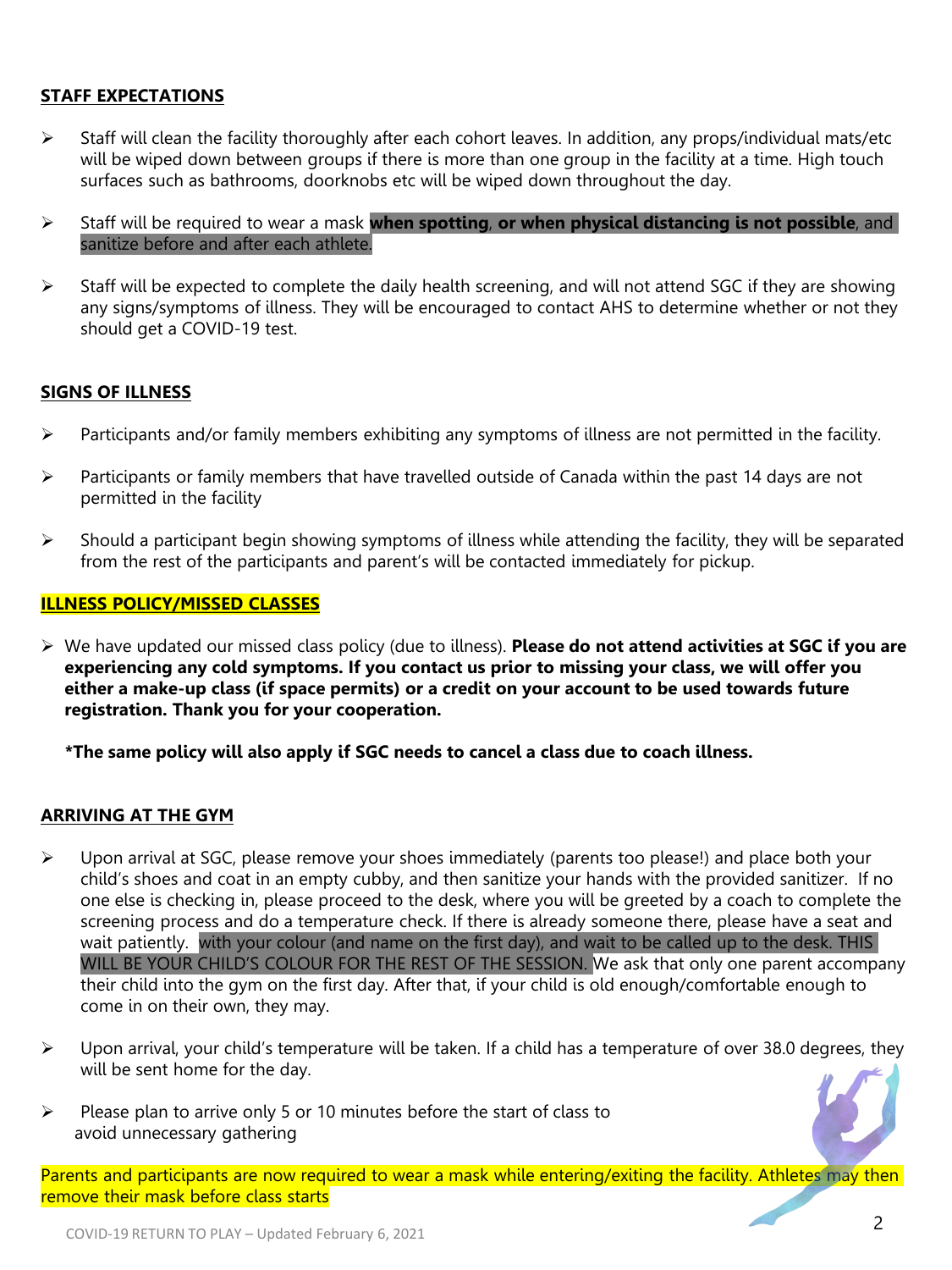#### **IN THE GYM!**

#### **All Classes:**

 $\triangleright$  Your child will be given a colour that will remain the same for the rest of the session. Each class has a maximum of 6 participants\*. There are 6 chairs in the foyer, and each will have a different colour on it. This will be your child's first stop every class! If you are accompanying your child into the gym (one parent only please), you may stand beside/behind your child as they sit in the chair and wait for class to start. with the exception of TEAM and possibly some morning Active Start classes.

#### **Active Start - Parented Classes:**

- $\triangleright$  Your child's coloured felt nametag will be sitting on their chair. Please pin this onto their clothing while you wait with your child at their chair.
- > When the class is ready to start, you will be reminded to "float in your bubble" over to your coloured circle on the floor. This will be your home base. We ask that you TRY to have your child sit with you on the circle. The more we can follow the same routine the easier they will adapt to a non-parented class when the time comes!
- $\triangleright$  We will either do a warmup at our circle or we will play a game with the attempt to maintain appropriate distance!
- $\triangleright$  Each event will have 6 stations. Your child will always start on the station that matches their colour. They will stay on that station until their coach advises to switch, and then the group will rotate stations until they have had a turn at each one. (Hence why we need your help parents! Hopefully with practice this will become routine to the kiddos, and as time goes on your job won't be so tough!). If there are siblings in the same class, we will have them both/all go to the same station. This will be a work in progress…so please be patient – with us, with your child and with yourself!
	- \* Tuesday and Thursday morning classes: We will explain the plan when you arrive for class, as we have more than 6 spots available (with 2 coaches)
- **MASKS:** Currently in Strathmore wearing a mask is not mandatory, however the Alberta Gymnastics Federation does require that masks are worn by the parents in parented Active Start (Kindergym) classes.
- **Waivers:** The parent attending the class must also fill out the online waiver

#### **Recreational Participants:**

- $\triangleright$  Please sit in your colour-coded chair and wait for your coach's instructions! Be sure to have your water bottle with you as you will take it into the gym with you. (These chairs will be cleaned before the next group arrives)
- $\triangleright$  Remember what colour you are. You will be the same colour each week, and that is the colour you will always start on at each event.
- Your job is to be mindful of staying in your bubble, and being careful to not pop anyone else's bubble! Listen to your coach, and of course have fun and learn!

#### **Team Participants:**

 $\triangleright$  You may use your lockers if needed, but only one person at a time should be back there, so please be quick! Alternatively, you can keep your gymbags upstairs, as you will also be having snack up there (if applicable).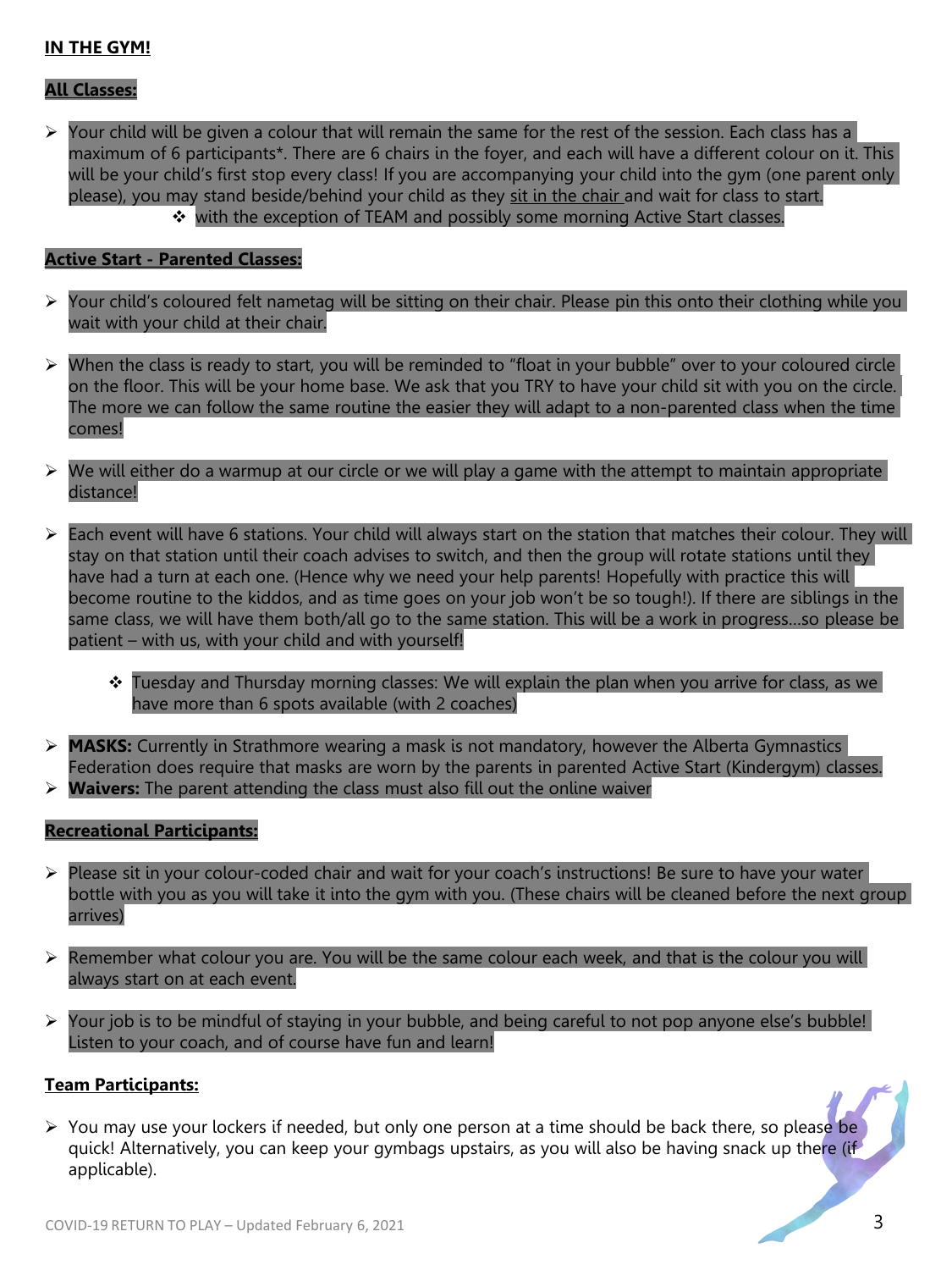#### **DURING CLASS**

- $\triangleright$  There will be 6 different stations on each event, each with a different colour. One person will be on each station, starting on their matching colour, and rotating through all together until all stations have been completed
- $\triangleright$  As the gym space at SGC is not huge, participants must be mindful of keeping appropriate space around them. There is a designated entrance and exit to/from the gym area, with arrows placed to remind the participants of the desired flow. Coaches will regularly remind participants of the necessary precautions and distance requirements.
- $\triangleright$  Participants and coaches will use hand sanitizer before moving to the next event

#### **END OF CLASS/EXITING THE FACILITY**

- $\triangleright$  To aid in distancing measures, please have only one parent enter the facility, and whenever possible, without siblings
- $\triangleright$  Please ensure you are on time for pickup as the staff will have cleaning to get done before the next group
- $\cdot \cdot$  These procedures will be a work in progress! Please keep an eye out for changes as we navigate this "new normal"!

#### **PARENT VIEWING**

- $\triangleright$  Parent viewing is not permitted at this time, however we do have a private Zoom that you can use to watch/check in on your kiddos. The private link will be mailed to you upon registering for classes. Safe Sport guidelines will always be followed.
- $\triangleright$  If your child really needs you to be there at the beginning until they feel comfortable, we will do our best to accommodate. If you are staying for an extended period of time a mask is required and your temperature will also be taken.

#### **CLASS SIZES/SCHEDULING**

- $\triangleright$  Maximum class size will be 6 participants (with the exception of TEAM and possibly morning Active Start classes (which would be divided between 2 coaches) We are currently only offering 1-on-1 classes to our kinder/rec/tumbler/ninja participants.
- $\triangleright$  Class start times will be staggered to limit the crossover of people coming in and out of the facility.
- $\triangleright$  Facility will be thoroughly cleaned between the daytime and evening programming.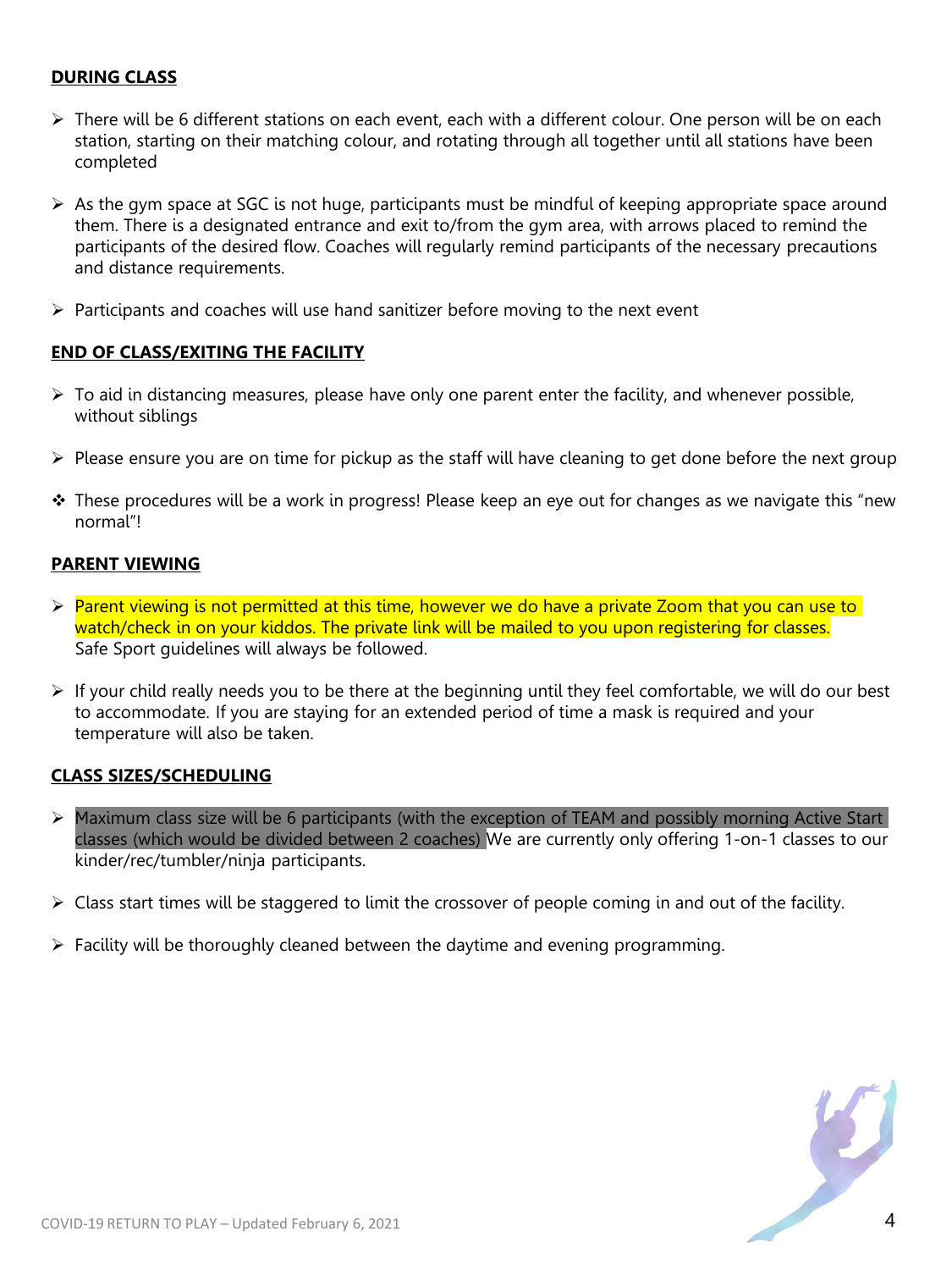$\triangleright$  SGC will be cleaned and disinfected between cohorts, including, but not limited to:

**\_\_\_\_\_\_\_\_\_\_\_\_\_\_\_\_\_\_\_\_\_\_\_\_\_\_\_\_\_\_\_\_\_\_\_\_\_\_\_\_\_\_\_\_\_\_\_\_\_\_\_\_\_\_\_\_\_\_\_\_\_\_\_\_\_\_\_\_\_\_\_\_\_\_\_\_\_\_\_\_\_\_\_**

- $\triangleright$  High touch surfaces, such as light switches, door handles, phones
- $\triangleright$  Bathrooms
- $\triangleright$  Check-in station
- $\triangleright$  Equipment
- $\triangleright$  Office equipment
- $\triangleright$  Any props used in class
- $\triangleright$  Additional sanitization stations have been set up around the gym
- $\triangleright$  Each night the facility will be disinfected using a fogger, with a very fast acting/fast drying, and non toxic disinfectant, that is registered with EPA and Health Canada
- $\triangleright$  Cleaning logs will be maintained

#### **PHYSICAL DISTANCING**

 $\triangleright$  Participants will have designated spots/areas to stand on/be before, during, and after class. Directional arrows have been used to create the best flow possible. Coaches will be reminding the participants of the importance of "staying in their bubbles and not popping anyone else's bubble". We have introduced using pool noodles to help remind the kids to keep appropriate space between themselves.

#### **EQUIPMENT/PERSONAL BELONGINGS**

- $\triangleright$  Equipment and stations will be sanitized after each cohort has left the facility, following (at minimum) the guidelines set out by both Alberta Health Services and Spieth America
- $\triangleright$  ALL gym participants must bring a fully filled water bottle. The water fountain WILL NOT be available. Please ensure you have all your belongings when leaving the gym!.
- $\triangleright$  The pit foam cubes will not be used for the foreseeable future. We will continue to use the pit area, but only landing on mats that are easily cleaned.

#### **WASHROOM/HYGIENE**

- $\triangleright$  Washrooms will be cleaned throughout the day. Each washroom will have sanitizing wipes
- $\triangleright$  We will be reminding our participants about the importance of washing hands properly, and fun songs to wash their hands to.
- $\triangleright$  Signs will be posted with reminders to not touch their face, and if they must sneeze or cough, to do so into their elbow, and still sanitize right after.
- $\triangleright$  Masks and gloves are available if required
- $\triangleright$  Only Air High-5's or elbow bumps are permitted!